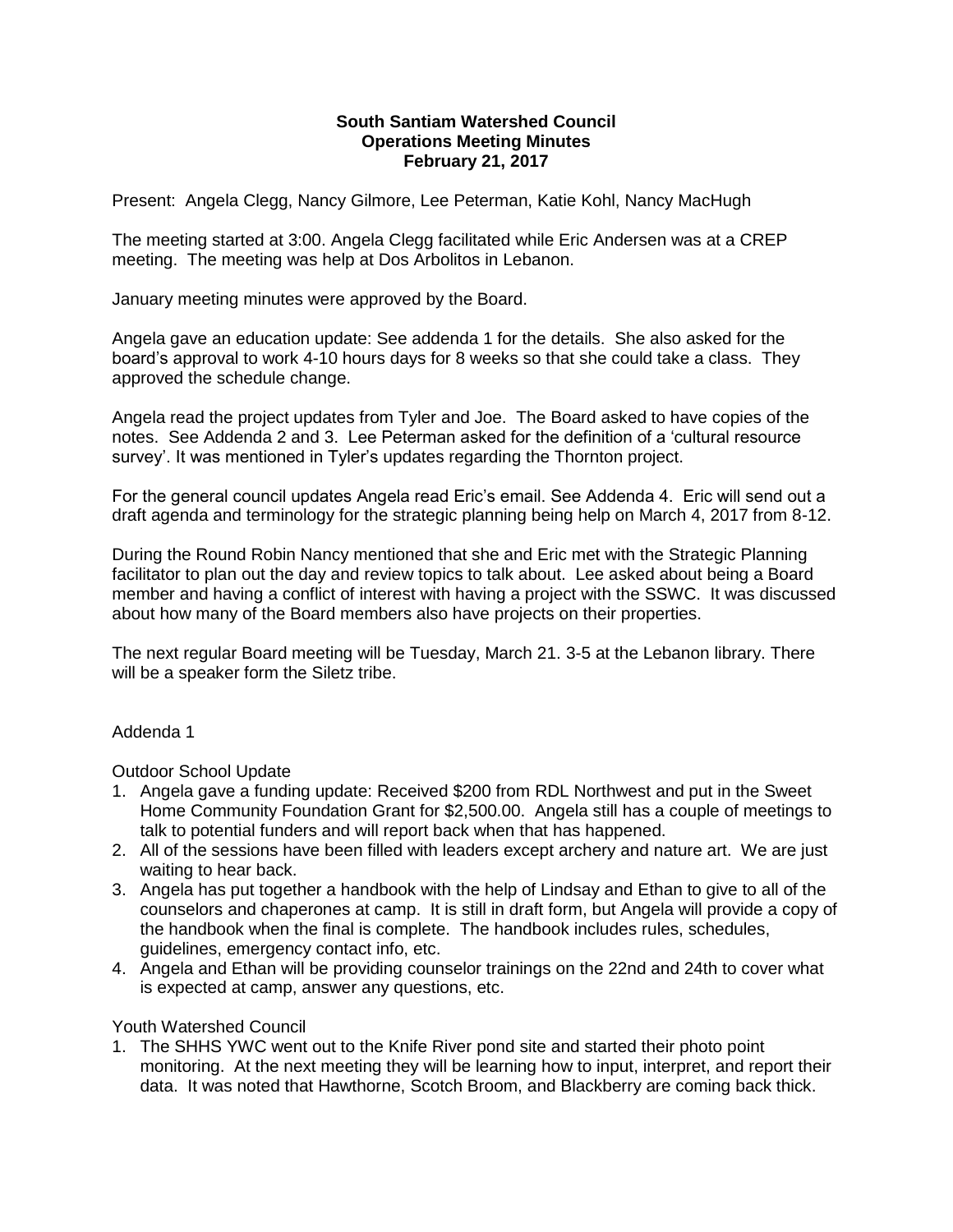2. The LHS YWC will be going to Had Irvine park on the 22nd to learn photo point monitoring. Angela hopes to make this our revolving project park. Angela is putting together a small write up to send Rob Emmons and the Build Lebanon Trails group about the students working at the park. Nancy mentioned that there should be pictures of the work that the SSWC did possibly pre-2010. Should be in the office somewhere. Angela will try to locate for reference.

#### LHS Environmental Science Field Week

1. Angela has decided to use Had Irvine Park as the field week location. She will get approval from the teacher. It is close to the school and will be easy to get classes bussed back and forth, plus it will tie into what the YWC does on the site. Angela will be working with OSU StreamWebs coordinator throughout March to secure volunteers and equipment to use during the field week.

## Addenda 2

Tyler Pedersen - activities in the last month

(Tyler just became a father to a baby girl named Willow.)

1) Site visits with Deb Paul and Levi Hopkins to Hendricks and Doornenbal CREP projects on Thomas Creek - 2/10. Planting plans are in process. No wetlands found on Hendricks property after survey. I need to talk with Joe Doornenbal about adjusting his CREP acres/35-foot buffer width/fence due to the big cottonwood stand offset ~100 feet from creek. I've coordinated with Oregon Tilth, so we are on the same page for the protocols with spraying near organic farms. The Thornton project is on hold because it was flagged for a cultural resources survey. No work can be done here until the survey is performed. Heather Tritt has passed along to the State office and will keep me posted.

2) River Design Group Survey of Hendricks alcove Large Wood placement off Thomas Creek meeting with Pete from RDG & Kenny Hendricks on 2/17.

3) Potential/developing projects: Site Visits with Eric and Joe to Dragonfly Ranch on One Horse Slough on 2/3 and Springbank Farms on Hamilton Creek on 1/13 & 1/18.

4) Met with Kelly Albers from NRCS at Glen Soltau's property to survey cattle crossing/boat ramp planks on 1/17. In the process of filling out Joint Fill/Removal permit and coordinating with NRCS/Army Corps/DSL. Will try to get Linn County land use sign off this week. Permit review for DSL takes a minimum of 120 days and the anticipated start date is July 15th.

5) Worked on informational flyer for 2014 McDowell Creek RBA Survey data. Coordinate with Brian Bangs, Luke Schultz and Rebecca McCoun to get additional photos & data.

6) Met with Kent Doerfler to walk Crabtree Creek & sign Cooperative Agreement on 1/10. Coordinate with Joe before and during planting on 2/2. Inspect planting on 2/7. Follow up with Kent to discuss interest in using OWEB funding to plant upstream 32-acre property on Crabtree on 2/13. He is interested if he doesn't need to provide match. He is already providing \$20K over 5 years for smaller 2-acre site planted on 2/2. Working with Eric to reduce OWEB budget so we'll have enough match without CREP (\$192K to \$150K).